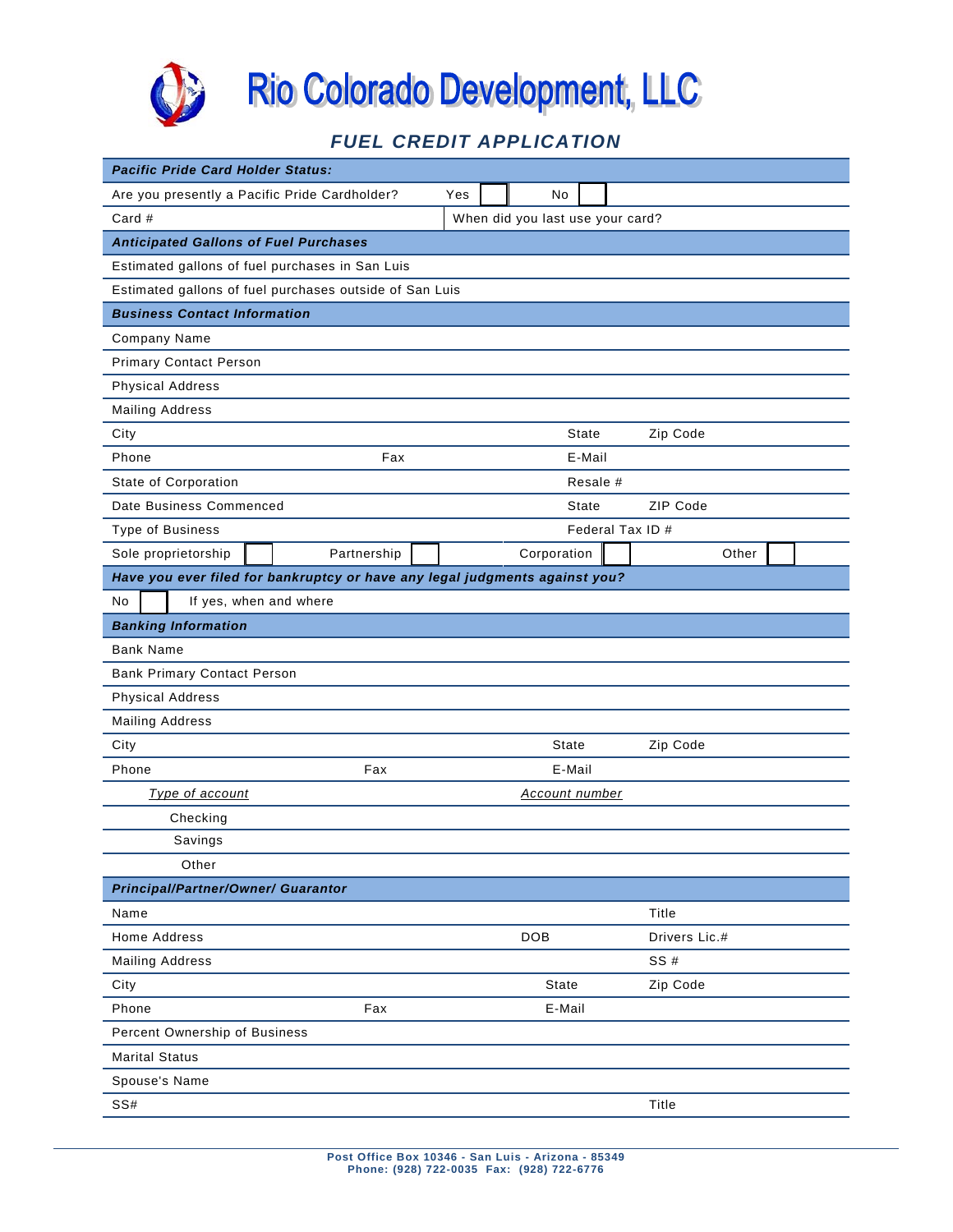| <b>Trade References</b> |     |         |          |
|-------------------------|-----|---------|----------|
| Company Name            |     | Contact |          |
| Address                 |     |         |          |
| City                    |     | State   | Zip Code |
| Phone                   | Fax | E-Mail  |          |
| <b>Company Name</b>     |     | Contact |          |
| Address                 |     |         |          |
| City                    |     | State   | Zip Code |
| Phone                   | Fax | E-Mail  |          |
| <b>Company Name</b>     |     | Contact |          |
| Address                 |     |         |          |
| City                    |     | State   | Zip Code |
| Phone                   | Fax | E-Mail  |          |
|                         |     |         |          |

#### *Terms and Conditions*

- 1. Sales completely outside of San Luis need to be over 2,000 gallons per month.
- 2. Statements are mailed on the  $1<sup>st</sup>$  and  $16<sup>th</sup>$  of each monthly and are due upon receipt.
- 3. Rio Colorado Development, LLC, hereinafter referred to as RCD, will mail all invoices and statements to the mailing address as shown in this application.
- 4. Credit limits may be established between RCD and according to the customer's credit merit.
- 5. Customer will provide a Letter of Credit payable to RCD. Furthermore, agrees to pay a late fee of 1.5% per month (18% per year) on any delinquent balance. A \$50.00 Non-Sufficient Funds fee will be charged for any returned checks.
- 6. If at any time your account balance becomes delinquent, you will be subject to lien and/or collection procedures.
- 7. Your status may be placed on hold if your balance becomes past due or over your credit limit.
- 8. It is your responsibility to keep our files updated with your most current billing address and telephone number.
- 9. If your payment does not specify which invoice to pay, we will apply it to the oldest item first, even if those items are finance charges.
- 10. We reserve the right to revoke your charging privileges at any time.
- 11. We may delay the enforcement of or fail to enforce any of our rights under this agreement without forfeiture of these rights.
- 12. If it is necessary for RCD to refer your account to a collection agency, you will be obligated to pay all related attorneys' fees and costs for collections.
- 13. Customer must send a written notice to deactivate their account to: Rio Colorado Development, LLC; P.O. Box 10346, San Luis, Arizona, 85349.
- 14. If your place of business meets any of the qualifications as  $\Box$  Federal,  $\Box$  State,  $\Box$  local government or  $\Box$  Farmer who purchase fuel without the Federal Excise Tax, please include a copy of your exemption letter when submitting your application.

15. By signing below and utilizing your credit account, you acknowledge and accept these terms as part of your credit agreement.

#### *Personal Guarantee*

Applicant's signature warrants that the above information and related financial disclosure is true and accurate, and that they have retained a copy of this agreement for their records. By submitting this application, you authorize Rio Colorado Development, LLC, to make inquiries into the banking and business/trade references you have supplied. In consideration of RCD sales to the above open account, I personally guarantee payment for all materials purchased by the above applicant

*Guarantor's Authorized Signature (Owner, Officer, or Principal) Title Date*

*PHOTO ID REQUIRED TO CONFIRM ALL SIGNATURES.*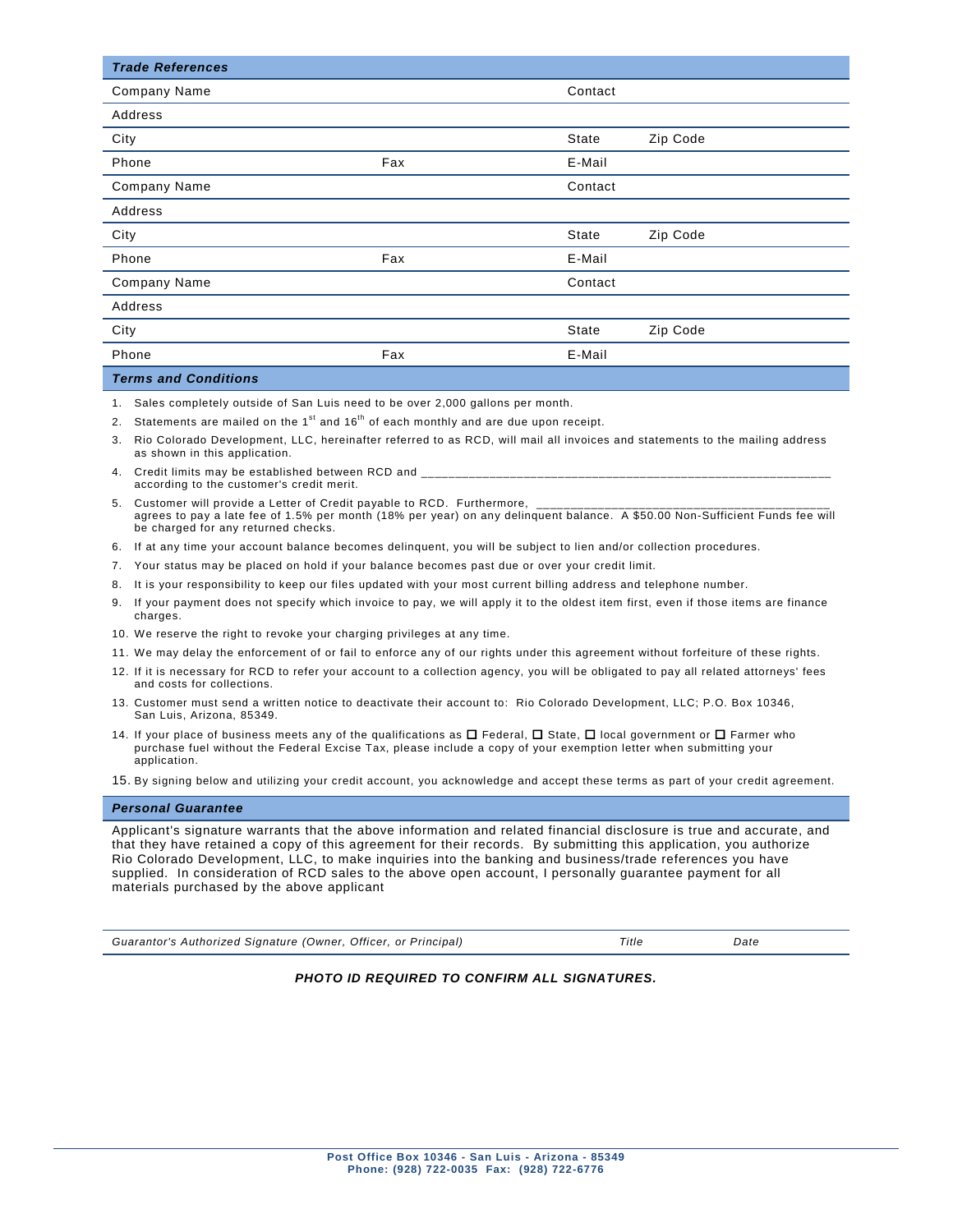

Rio Colorado Development, LLC

## *CARDLOCK USE AGREEMENT*

### *Personal Guarantee*

- 1. **the cards** of the cards provided by RCD for purchasing fuel are only for the authorized person or business named on the account for purchasing fuel.
- 2. \_\_\_\_\_\_\_\_\_\_\_\_\_\_\_\_\_\_\_\_\_\_\_\_\_\_\_ agrees to assume responsibility for all State, Federal and Local fuel taxes.
- 3. \_\_\_\_\_\_\_\_\_\_\_\_\_\_\_\_\_\_\_\_\_\_\_\_\_\_\_ agrees to notify RCD when a card is lost or stolen to prevent any fraudulent use of the card(s) by any unauthorized person(s).
- 4. \_\_\_\_\_\_\_\_\_\_\_\_\_\_\_\_\_\_\_\_\_\_\_\_\_\_\_ is entitled to deactivate the account in case of any problem.
- 5. \_\_\_\_\_\_\_\_\_\_\_\_\_\_\_\_\_\_\_\_\_\_\_\_\_\_\_ agrees to keep the security pin numbers provided by RCD for fuel cards in a safe and secure location.
- $\frac{1}{1}$  agrees with any and all financial responsibilities associated with using this card(s) or 6.  $\frac{1}{\text{credit.}}$
- 7. If any authorized person(s) loses their card or any fraudulent transactions appear on your statement, a written letter of notification must be sent to RCD regarding this issue to: Rio Colorado Development, LLC, Attention: Customer Service, Post Office Box 10346, San Luis, AZ 85349.

The Guarantor agrees with all the terms and conditions provided in the Cardlock Agreement. Also, the Guarantor agrees to pay, in full, the amounts due as outlined in this agreement. The Guarantor agrees to pay all the expenses incurred in the case of any collection expenses and/or attorney's fees associated with the collection of any and all charges made to this account.

| Guarantor's Authorized Signature (Owner, Officer, or Principal) | Title                     | Date |
|-----------------------------------------------------------------|---------------------------|------|
|                                                                 | Photo ID Given / # / Exp: |      |
| (Please Print Guarantor's Name)                                 |                           |      |
| Company Name:<br>(Please Print Company Name)                    |                           |      |

## *PHOTO ID REQUIRED TO CONFIRM ALL SIGNATURES.*